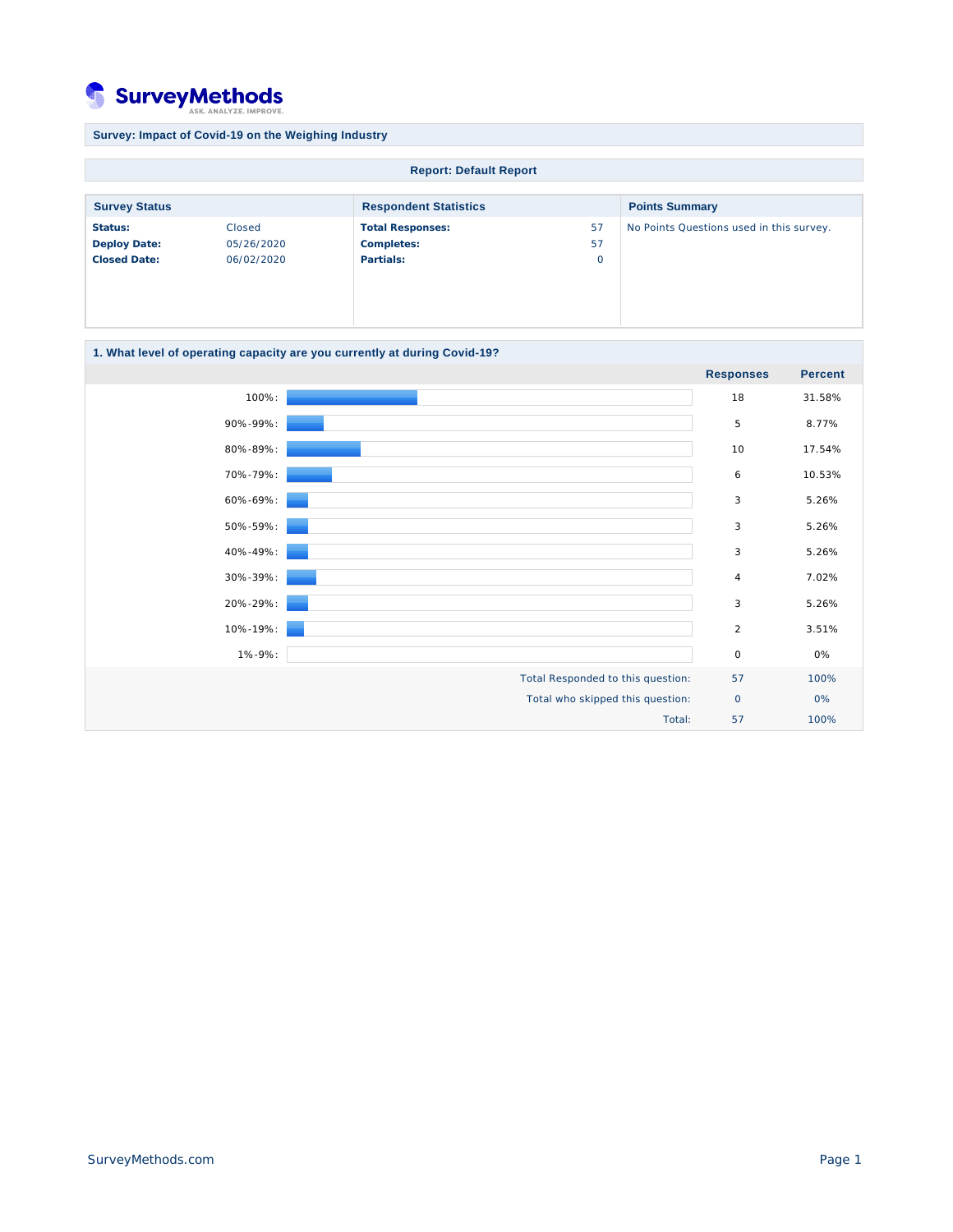| 2. What percentage of your customers have shut down completely? |                                   |                  |                |
|-----------------------------------------------------------------|-----------------------------------|------------------|----------------|
|                                                                 |                                   | <b>Responses</b> | <b>Percent</b> |
| 100%:                                                           |                                   | $\circ$          | 0%             |
| 90%-99%:                                                        |                                   | $\mathbf{1}$     | 1.75%          |
| 80%-89%:                                                        |                                   | $\mathbf{1}$     | 1.75%          |
| 70%-79%:                                                        |                                   | 4                | 7.02%          |
| 60%-69%:                                                        |                                   | 4                | 7.02%          |
| 50%-59%:                                                        |                                   | $\overline{4}$   | 7.02%          |
| 40%-49%:                                                        |                                   | $\mathbf{1}$     | 1.75%          |
| 30%-39%:                                                        |                                   | 10               | 17.54%         |
| 20%-29%:                                                        |                                   | 5                | 8.77%          |
| 10%-19%:                                                        |                                   | 8                | 14.04%         |
| 1%-9%:                                                          |                                   | 19               | 33.33%         |
|                                                                 | Total Responded to this question: | 57               | 100%           |
|                                                                 | Total who skipped this question:  | $\circ$          | 0%             |
|                                                                 | Total:                            | 57               | 100%           |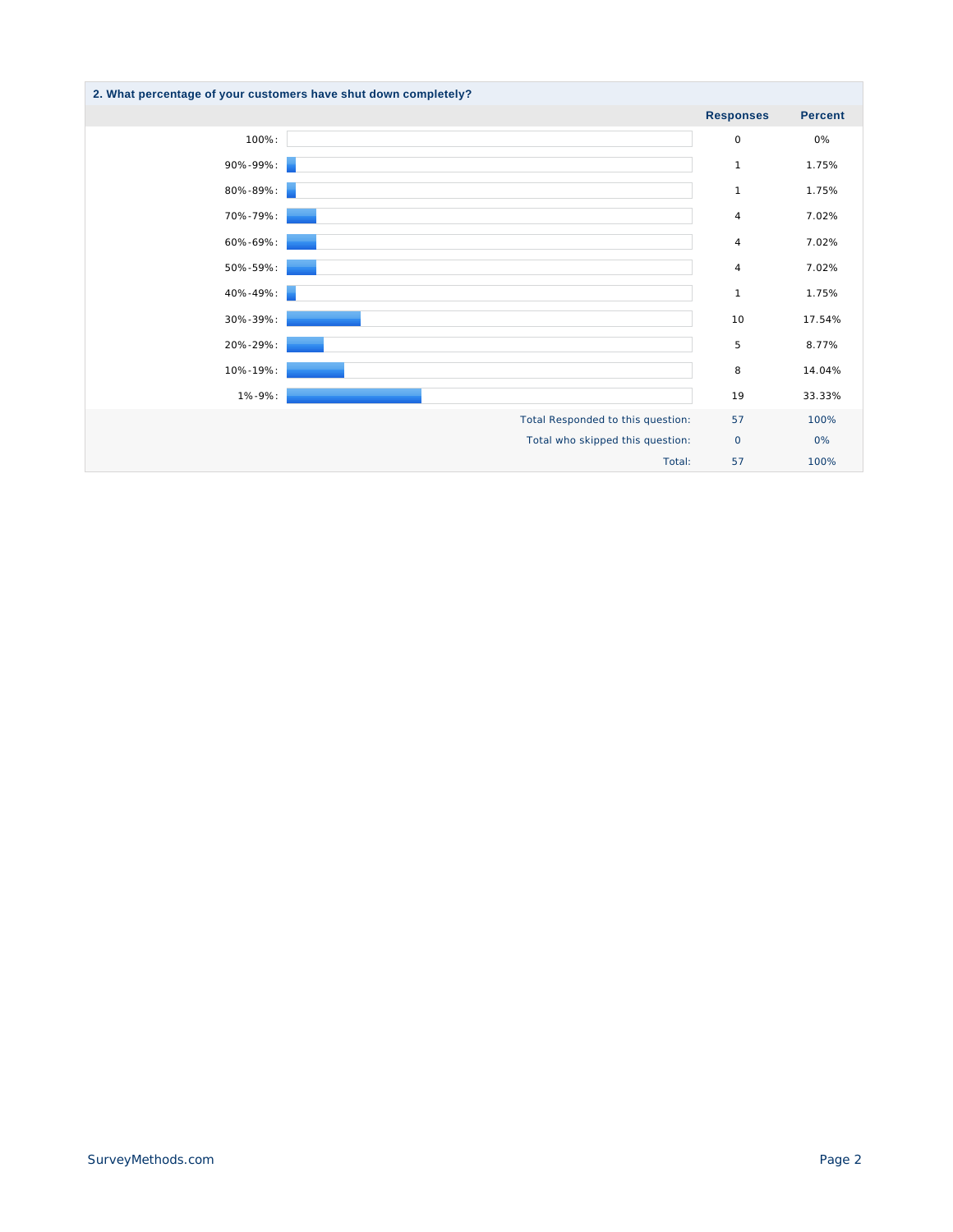| 3. What percentage of monthly revenue increase or decrease have you experienced since the start of Covid-19? |                  |                |  |  |
|--------------------------------------------------------------------------------------------------------------|------------------|----------------|--|--|
|                                                                                                              | <b>Responses</b> | <b>Percent</b> |  |  |
| $+75\% - 100\%$ :                                                                                            | $\mathbf{1}$     | 1.75%          |  |  |
| $+50\% - 74\%$                                                                                               | $\overline{2}$   | 3.51%          |  |  |
| $+25\% - 49\%$ :                                                                                             | $\mathbf{1}$     | 1.75%          |  |  |
| $+0\% - 24\%$ :                                                                                              | 2                | 3.51%          |  |  |
| $-75\% - 100\%$ :                                                                                            | $\circ$          | 0%             |  |  |
| $-50\% - 74\%$ :                                                                                             | 11               | 19.3%          |  |  |
| $-25% - 49%$                                                                                                 | 17               | 29.82%         |  |  |
| $-0\% - 24\%$ :                                                                                              | 23               | 40.35%         |  |  |
| Total Responded to this question:                                                                            | 57               | 100%           |  |  |
| Total who skipped this question:                                                                             | $\circ$          | 0%             |  |  |
| Total:                                                                                                       | 57               | 100%           |  |  |